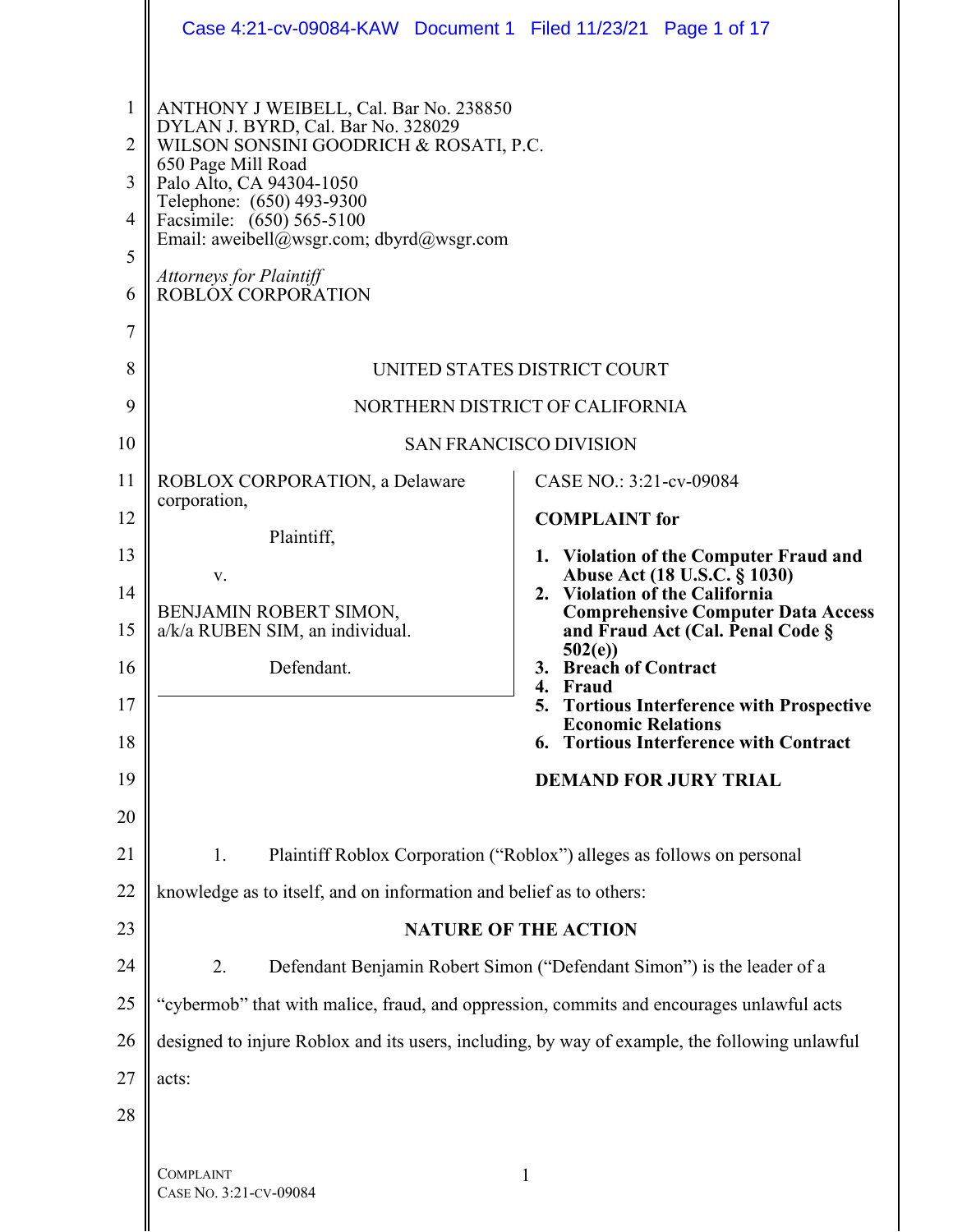| $\mathbf{1}$   | a.                   | Posting false and misleading terrorist threats to discourage Roblox users                         |
|----------------|----------------------|---------------------------------------------------------------------------------------------------|
| $\overline{2}$ |                      | from participating in in-person and online events, including terrorist                            |
| 3              |                      | threats that sparked police activity and a temporary shut-down of the                             |
| $\overline{4}$ |                      | Roblox Developers Conference 2021 in San Francisco, California ("RDC                              |
| 5              |                      | 2021") on October 16, 2021;                                                                       |
| 6              | $b$ .                | Glamorizing the April 3, 2018 active shooter and murder at YouTube                                |
| $\overline{7}$ |                      | headquarters in San Bruno, California and threatening/taunting a copycat                          |
| 8              |                      | act of terrorism at Roblox headquarters in nearby San Mateo, California;                          |
| 9              | $\mathbf{c}$ .       | Repeatedly circumventing the technological barriers erected to block                              |
| 10             |                      | Defendant Simon from accessing the Roblox platform after he was                                   |
| 11             |                      | permanently banned from the platform and instructing and encouraging                              |
| 12             |                      | others to do the same;                                                                            |
| 13             | d.                   | Violating the Roblox Terms of Use by engaging in sexual conversation                              |
| 14             |                      | with users, discussing sex acts, engaging in sexual harassment, singling                          |
| 15             |                      | out users and groups for ridicule or abuse, attempting to upload a nude                           |
| 16             |                      | image of himself with only a lampshade covering his genitals, using racial                        |
| 17             |                      | and homophobic slurs, creating and using inappropriate accounts with                              |
| 18             |                      | sexual names, attempting to upload a sex game, attempting to upload                               |
| 19             |                      | pictures of Hitler, and using prolific profanity; and                                             |
| 20             | e.                   | Cyber-bullying and harassing Roblox employees and executives, including                           |
| 21             |                      | through libelous personal accusations.                                                            |
| 22             | 3.                   | Such malicious, fraudulent, and oppressive conduct tortiously interferes with                     |
| 23             |                      | Roblox's existing and prospective economic relations and violates both federal and state          |
| 24             | computer crime laws. |                                                                                                   |
| 25             | 4.                   | Accordingly, Roblox seeks actual and punitive damages in this action of                           |
| 26             |                      | \$1,650,000, attorneys' fees, costs, interest, and injunctive relief barring Defendant Simon from |
| 27             |                      | engaging in similar unlawful and injurious activity.                                              |
| 28             |                      |                                                                                                   |
|                | <b>COMPLAINT</b>     | $\overline{2}$                                                                                    |
|                |                      |                                                                                                   |

COMPLAINT CASE NO. 3:21-CV-09084

 $\mathbf{I}$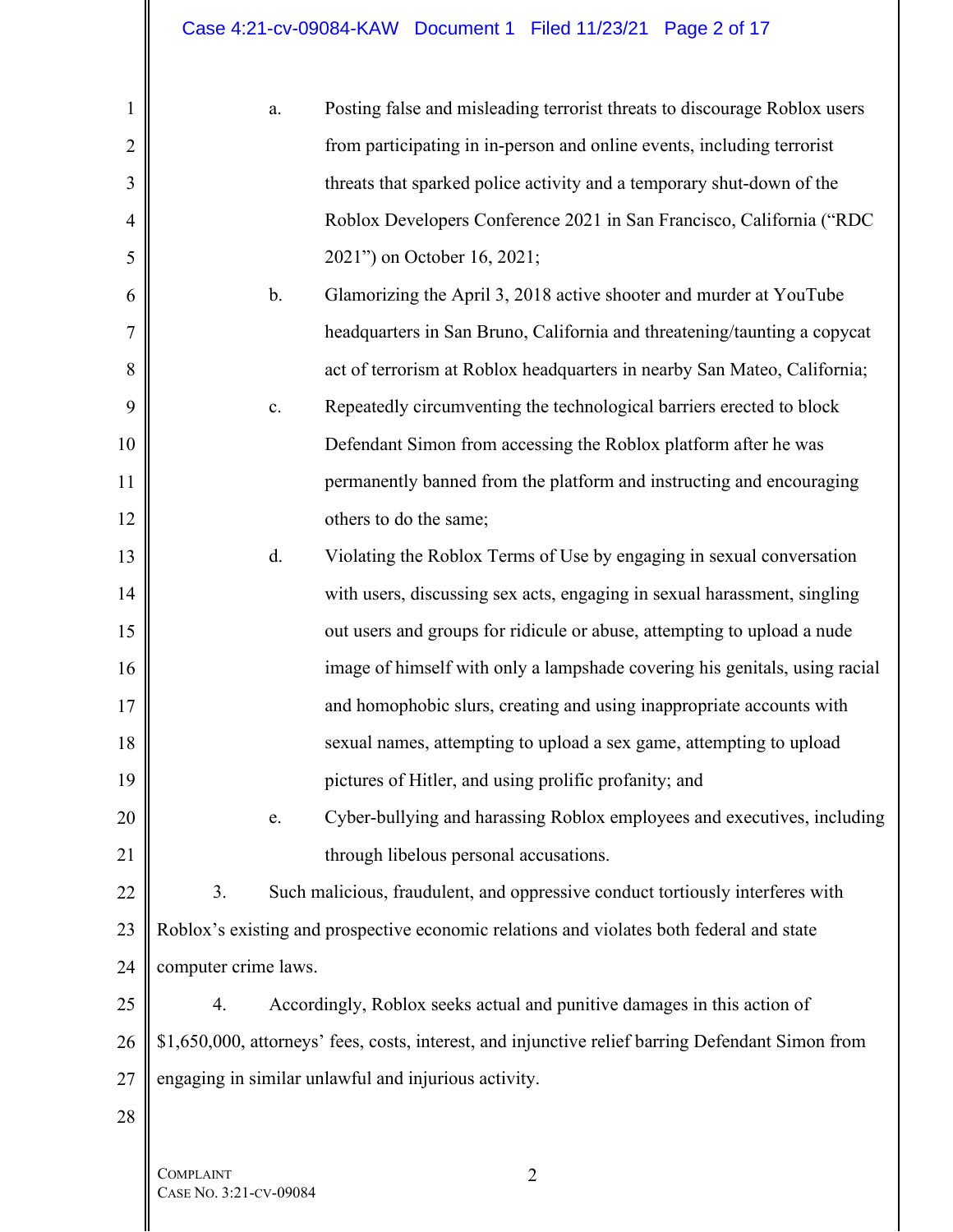1

#### **JURISDICTION AND VENUE**

2 3 4 5 6 7 5. This Court has subject matter jurisdiction over this action pursuant to 28 U.S.C. §§ 1331, 1332(a), and 1367(a) because: (i) this action arises under the laws of the United States; (ii) the matter in controversy exceeds the sum or value of \$75,000, exclusive of interest and costs, and is between citizens of different States; and (iii) the state law claims asserted herein are so related to claims in the action within such original jurisdiction that they form part of the same case or controversy under Article III of the United States Constitution.

8 9 10 11 12 13 14 6. This Court has specific personal jurisdiction over Defendant Simon because this lawsuit arises from Defendant Simon's unlawful activities (i) targeted at Roblox in this forum and RDC 2021 in San Francisco, CA, (ii) designed to cause injury to Roblox headquartered in this forum and to RDC 2021 in San Francisco, and (iii) that violated the Roblox Terms of Use to which Defendant has agreed to be bound, including an agreement to be subject to the personal jurisdiction of the "state and federal courts located in the Northern District of California" for any litigation.

15 16 17 18 19 7. Venue is proper in this District under 28 U.S.C. § 1391 because a substantial part of the events or omissions giving rise to the claim occurred in this District where Roblox is headquartered and where Defendant's conduct was targeted, and also because the Roblox Terms of Use to which Defendant has agreed to be bound include an agreement "that venue properly lies, only in the state or federal courts located in the Northern District of California."

# 20

## **DIVISIONAL ASSIGNMENT**

21 22 23 24 8. Pursuant to Civil L.R. 3-5(b) and Civil L.R. 3-2(c, d), this action may be assigned to the San Francisco Division or Oakland Division because a substantial part of the events or omissions giving rise to the claim occurred in the County of San Mateo and the County of San Francisco.

# 25 26

## **FACTUAL BACKGROUND**

## **The Roblox Platform**

27 28 9. Plaintiff Roblox Corporation is a Delaware corporation with headquarters in San Mateo, California. Roblox owns and operates the Roblox online platform located online at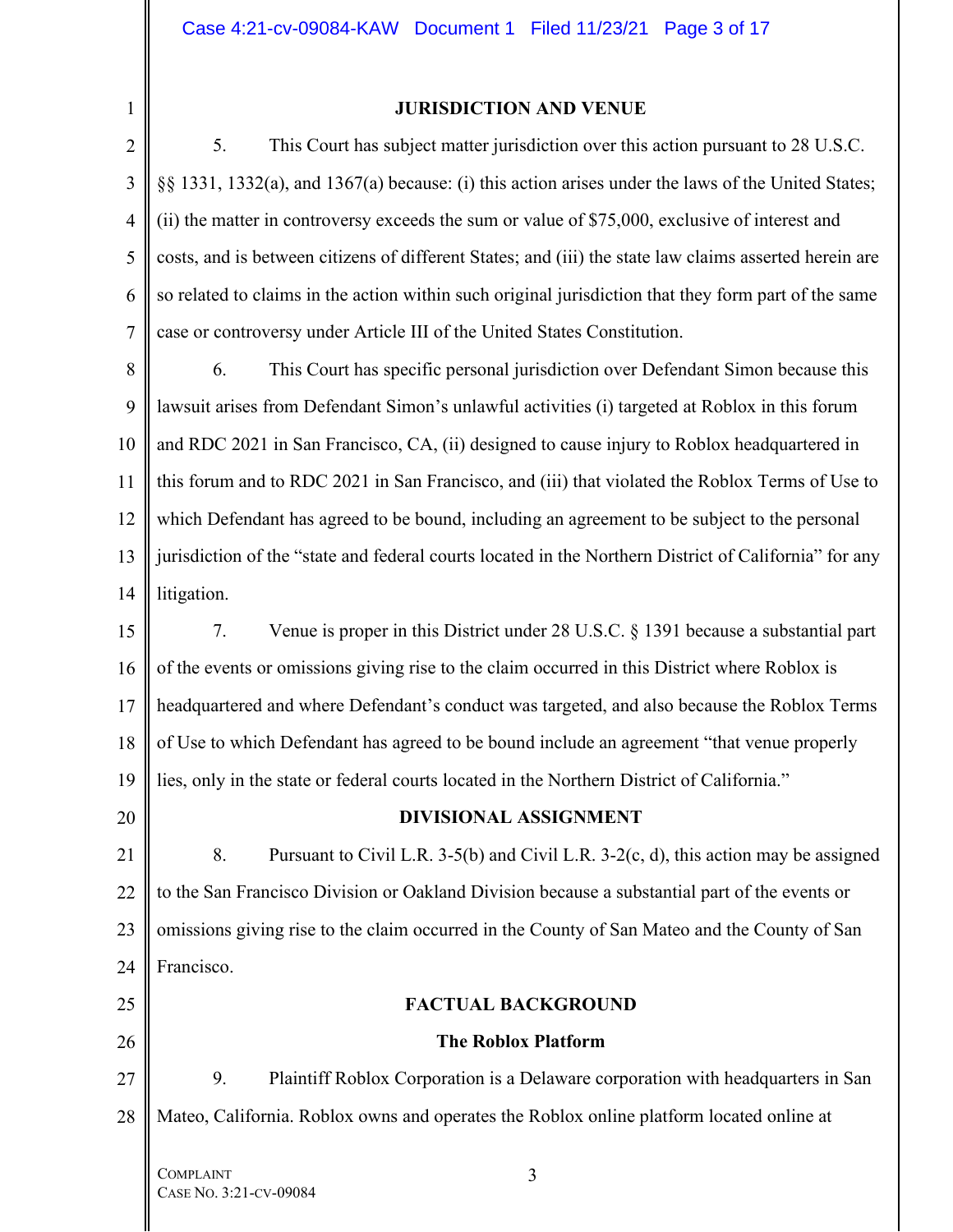#### Case 4:21-cv-09084-KAW Document 1 Filed 11/23/21 Page 4 of 17

1 2 3 4 Roblox.com ("the Roblox Platform"). The Roblox Platform hosts a user-generated digital world where users create virtual games and experiences, connect with other users to enjoy user-created games and user-created virtual experiences, and use virtual apparel and other content created by themselves and other users.

5 6 7 8 9 10 11 12 13 10. To participate on the Roblox Platform, users must first create a Roblox account. During the process of creating an account, users are presented with the Roblox Terms of Use agreement ("Roblox Terms") and are required to manifest their assent to that contract by clicking a button that says "By clicking Sign Up, you are agreeing to the Terms of Use." The account will not be activated absent the user's acceptance of the Roblox Terms. By necessity, as a platform that hosts user-generated content created by millions of users, the Roblox Terms vest Roblox with significant control and discretion over the operation of the Roblox Platform to protect the rights of all users and third parties. Users who violate the Roblox Terms may be subject to termination and a permanent ban from the Roblox Platform.

14 15 16 17 18 19 20 21 11. Users agree and promise to "be responsible for your use of the Service," and "to defend and indemnify" Roblox for "every claim, liability, damage, loss, and expense, including reasonable attorneys' fees and costs, arising out of or in any way connected with: (a) your access to, use of, or alleged use of the Service; (b) your violation of any portion of these Terms, any representation, warranty, or agreement referenced in these Terms, or any applicable law or regulation; (c) your violation of any third-party right, including any intellectual property or proprietary right, publicity or privacy right, property right, or confidentiality obligation; or (d) any Dispute or issue between you and any third party."

22 23 24 25 26 27 28 12. The Roblox Terms expressly incorporate other Roblox policies, including the Roblox Community Standards (previously known as the Roblox Community Rules). The Roblox Community Standards generally prohibit conduct that is unsafe, uncivil, unfair, and unsecure. Specifically as it relates to this action, the Roblox Community Standards prohibit "engaging in sexual conversation," "threats of violence," "bullying, stalking, trolling, harassment, or intimidation," "singling out a user or group for ridicule or abuse," "sexual harassment," "sexual content or activity of any kind," "nudity," "discrimination, slurs, and hate speech," "profanity,"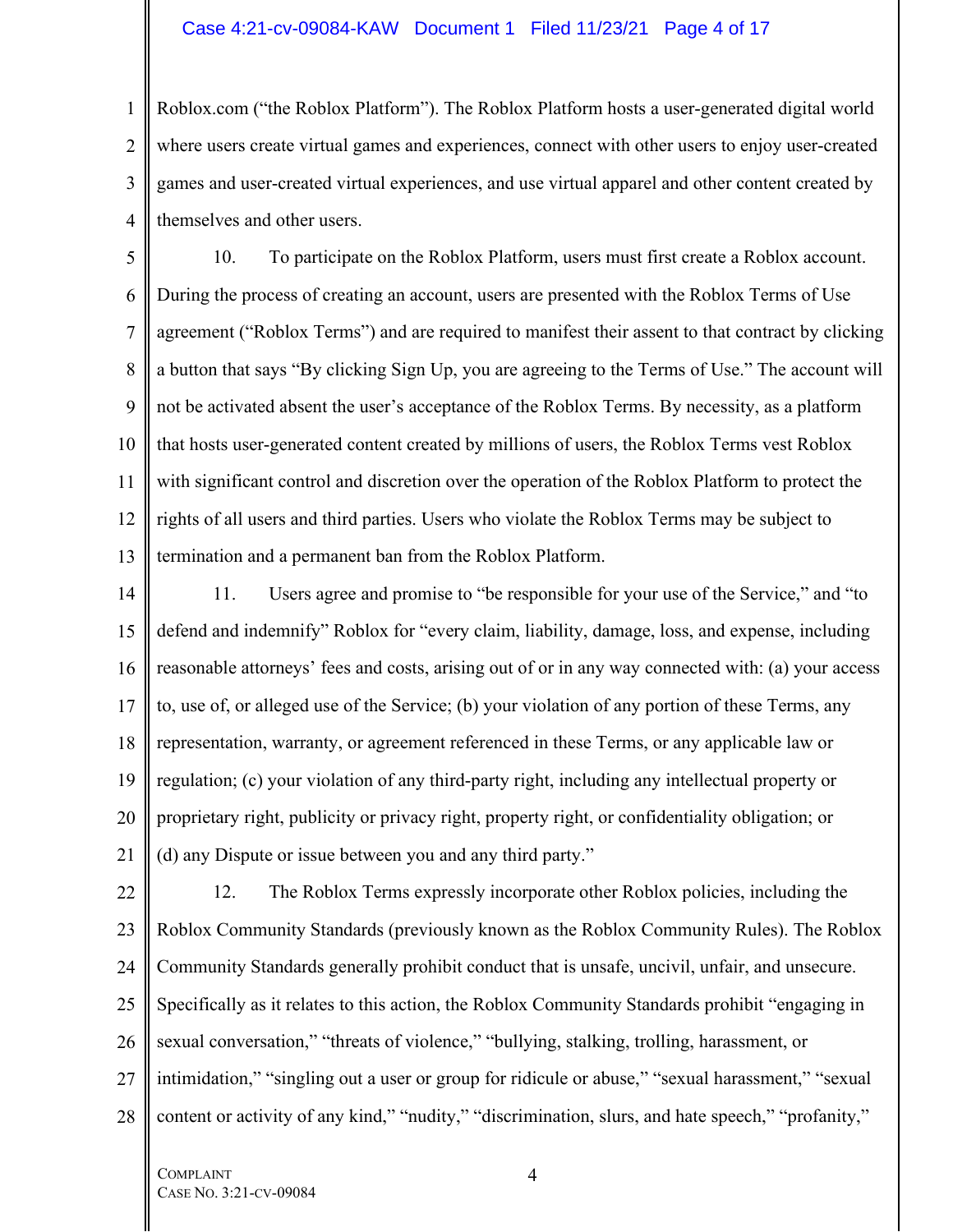### Case 4:21-cv-09084-KAW Document 1 Filed 11/23/21 Page 5 of 17

1 2 3 4 5 6 "harassing Roblox employees or contractors online," "threatening damage or harm to Roblox offices or data storage facilities," "unauthorized access to Roblox's systems or accounts, as well as threatening or encouraging such activity," "using VPNs to mask your location in order to gain unauthorized access to the Roblox platform," "opening new accounts for the purpose of evading an enforcement action taken against a previous account," and "invading or flooding experiences or groups in an effort to destroy the experience or its reputation."

7 8 9 10 13. As explained in more detail below, Defendant Simon violated every one of the above prohibitions, was terminated and banned from the Roblox Platform for doing so, and yet continues his campaign of violations through unauthorized and surreptitious access to the Roblox Platform.

11

#### **Defendant Benjamin Robert Simon**

12 13 14 15 16 14. Defendant Simon is a 24-year-old Louisville, Kentucky resident and former Roblox user with a long history of fixating on and then harassing people, including Roblox users and employees. His latest bad acts have included making terrorist threats online to intimidate and deter Roblox employees and users and hacking around Roblox's security measures designed to block him from the Roblox Platform.

17

#### **Defendant Simon's Terrorist Threats**

18 19 20 21 22 23 24 25 15. After Roblox permanently banned Defendant Simon from the Roblox Platform, he gathered an enormous following of YouTube users (760,000 subscribers), as well as Twitter followers (23,000 followers), Reddit community (214 members), Patreon paying subscribers, and Discord servers, among other social media followers on various platforms. The focus of his social media content is targeted at spreading injurious content, including false accusations about Roblox, its employees, and other users. His social media followers have become a cult-like "cybermob" that echoes Defendant Simon's conduct and harassment of Roblox employees and users.

26 27 28 16. On October 14-16, 2021, Roblox held its annual Roblox Developers Conference 2021 in San Francisco, California ("RDC 2021"). The conference was attended by more than 350 Roblox users, employees, and media (as well as over 600 virtual attendees). Before and during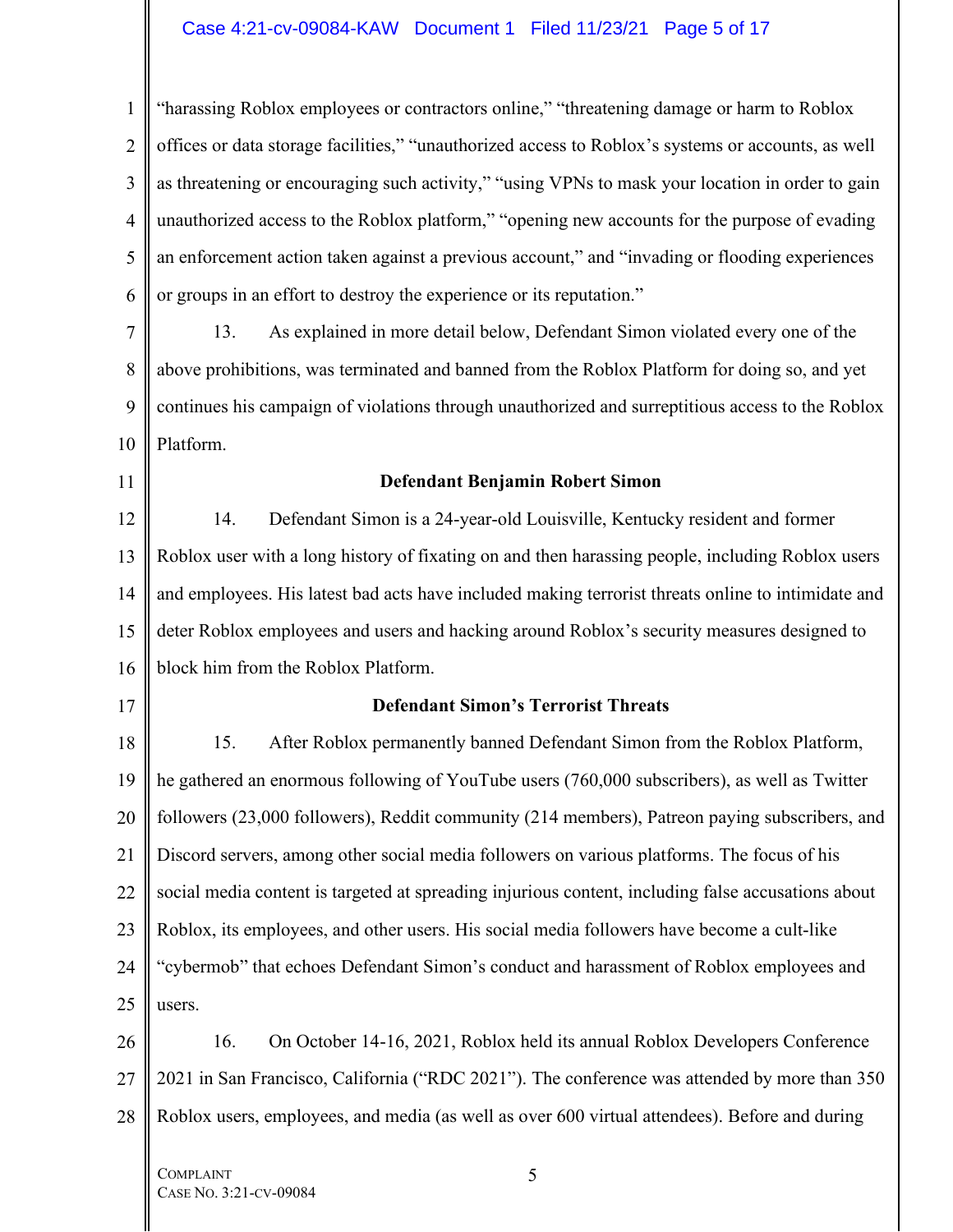#### Case 4:21-cv-09084-KAW Document 1 Filed 11/23/21 Page 6 of 17

1 2 3 the conference, Defendant Simon and his cybermob posted numerous derogatory and defamatory statements online about Roblox, its employees, and the conference, designed to deter and intimidate conference-goers.

4 5 6 7 8 17. In the days leading up to RDC 2021, Defendant Simon engaged his followers on Discord, glamorizing the April 3, 2018 active shooter and murder at YouTube headquarters in San Bruno, California and threatening/taunting a copycat act of terrorism at Roblox headquarters in nearby San Mateo, California. Defendant Simon wrote to his followers to "wait until [someone] does it to Roblox."

9 10 11 12 13 14 15 18. Then, during RDC 2021, Defendant Simon publicly posted a terrorist bomb threat to his Twitter account, knowing that the threat was false: "BREAKING: San Francisco Police are currently searching for notorious Islamic Extremist Julius Al Mohammad. If you see this individual at RDC please call 911 immediately." Defendant Simon posted an image below this text purporting to depict the fictitious "Islamic Extremist" as having posted a YouTube video titled "SOMEONE BLOW UP ROBLOX NOW!" Defendant Simon made related posts, including: "Don't Come to RDC Tomorrow."

16 17 18 19. Defendant Simon knew this information to be false and intended it to disrupt RDC 2021 and to intimidate and deter Roblox employees, users, and vendors from attending the conference.

19 20 21 22 20. Defendant Simon's followers in his cybermob copied his actions and posted threatening messages of their own, including purported posts from would be active shooters and others. For example, "too bad someone didnt recreate christchurch shooting at rdc." One follower even claimed to have poisoned the drinks being offered at RDC 2021.

- 21. Defendant Simon's false terrorist threats had their intended effect. People reported that they "thought there was an actual shooting" and stayed away from RDC 2021 when they saw Defendant Simon's false posts. Even worse, RDC 2021 was forced into a temporary lockdown while local police and private security conducted a search to secure the facility.
- 27 28 22. As a result of these false terrorist threats, Roblox was forced to incur expenses of more than \$50,000 to secure RDC 2021 and investigate the incident.

COMPLAINT CASE NO. 3:21-CV-09084

23

24

25

26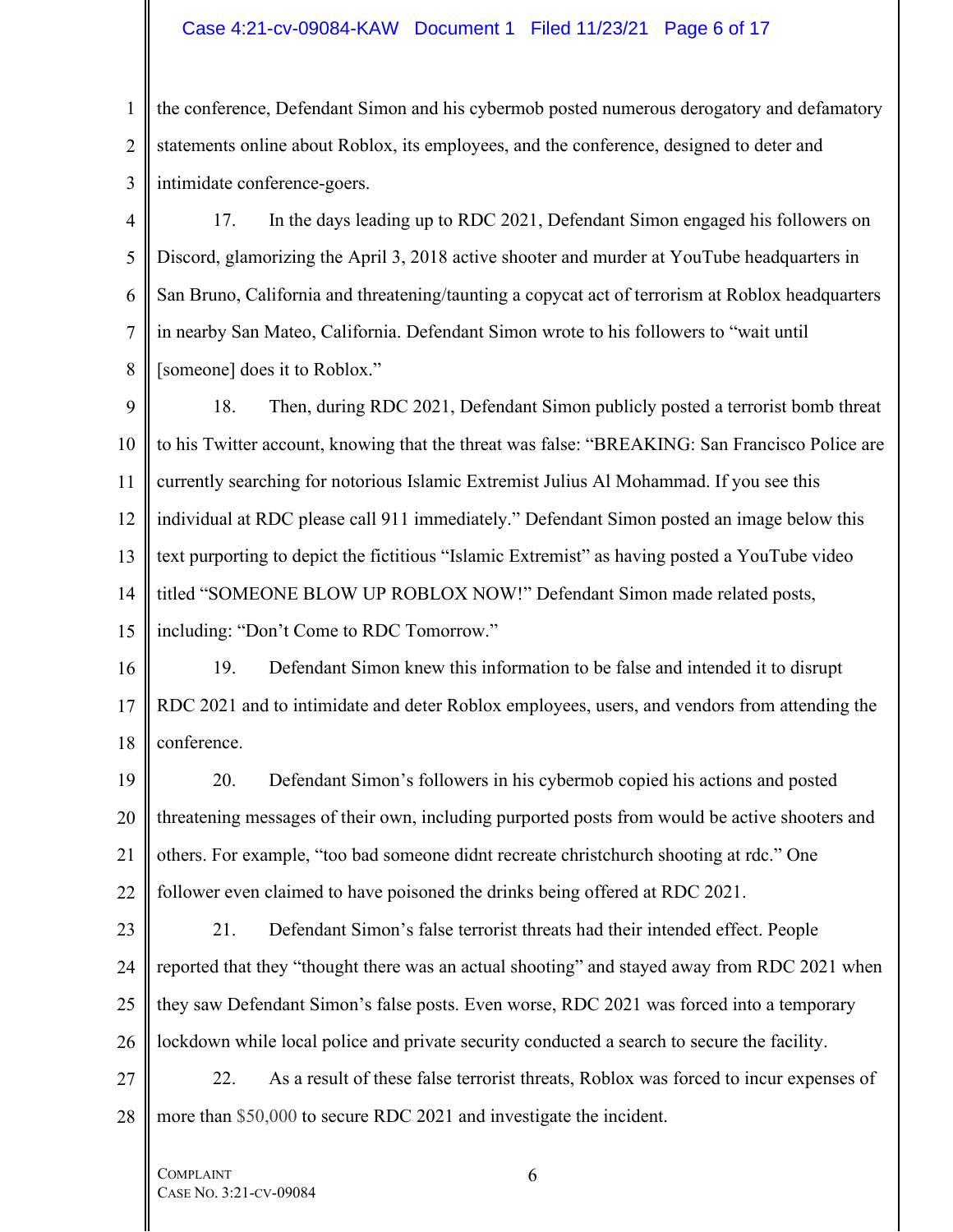# Case 4:21-cv-09084-KAW Document 1 Filed 11/23/21 Page 7 of 17

 $\mathbb{I}$ 

| 1              |                                            | <b>Defendant Simon's Termination for Harassment and Lewd Conduct</b>                           |
|----------------|--------------------------------------------|------------------------------------------------------------------------------------------------|
| $\overline{2}$ | 23.                                        | Defendant Simon was originally terminated from the Roblox Platform for                         |
| 3              |                                            | repeatedly using racial and homophobic slurs and profanity, engaging in sexual conversation,   |
| $\overline{4}$ |                                            | and uploading inappropriate lewd content. By way of example:                                   |
| 5              | a.                                         | Defendant Simon attempted to upload a picture of himself naked, with                           |
| 6              |                                            | only a lamp shade covering his genitalia.                                                      |
| 7              | $\mathbf b$ .                              | Defendant Simon attempted to upload a sex game to the Roblox Platform.                         |
| 8              | c.                                         | Defendant Simon created and/or used inappropriate accounts with names                          |
| 9              |                                            | such as "cockassassin" and "69dev69."                                                          |
| 10             | d.                                         | Defendant Simon attempted to upload pictures of Adolf Hitler.                                  |
| 11             | e.                                         | Defendant Simon intentionally circumvented chat filters to target other                        |
| 12             |                                            | users with homophobic slurs and profanity, such as "you fu cking eleven"                       |
| 13             |                                            | year old fa ggot."                                                                             |
| 14             | 24.                                        | There are multiple incidents of Defendant Simon engaging in targeted harassment                |
| 15             |                                            | of Roblox users, which harassment he then extended to Roblox employees who took remedial       |
| 16             |                                            | action against Defendant Simon. As part of this harassment, Defendant Simon repeatedly used    |
| 17             |                                            | racial and homophobic slurs. He openly brags about this targeted harassment (e.g., "Who should |
| 18             | I personally attack next?").               |                                                                                                |
| 19             | 25.                                        | As part of his campaign of harassment and cyberbullying, Defendant Simon:                      |
| 20             | a.                                         | solicited information on another Roblox user so that he could target that                      |
| 21             |                                            | user with harassment;                                                                          |
| 22             | b.                                         | impersonated Roblox employees online in other forums in a manner                               |
| 23             |                                            | targeted to permanently injure their reputation in the public eye with false                   |
| 24             |                                            | portrayals and statements;                                                                     |
| 25             | $\mathbf{c}.$                              | uploaded a video targeted at Roblox's CEO that at one point depicts                            |
| 26             |                                            | Defendant Simon shooting guns; and                                                             |
| 27             | d.                                         | made false public statements that a massive accident at a former job that                      |
| 28             |                                            | killed people was the impetus for the creation of Roblox.                                      |
|                | <b>COMPLAINT</b><br>CASE No. 3:21-CV-09084 | 7                                                                                              |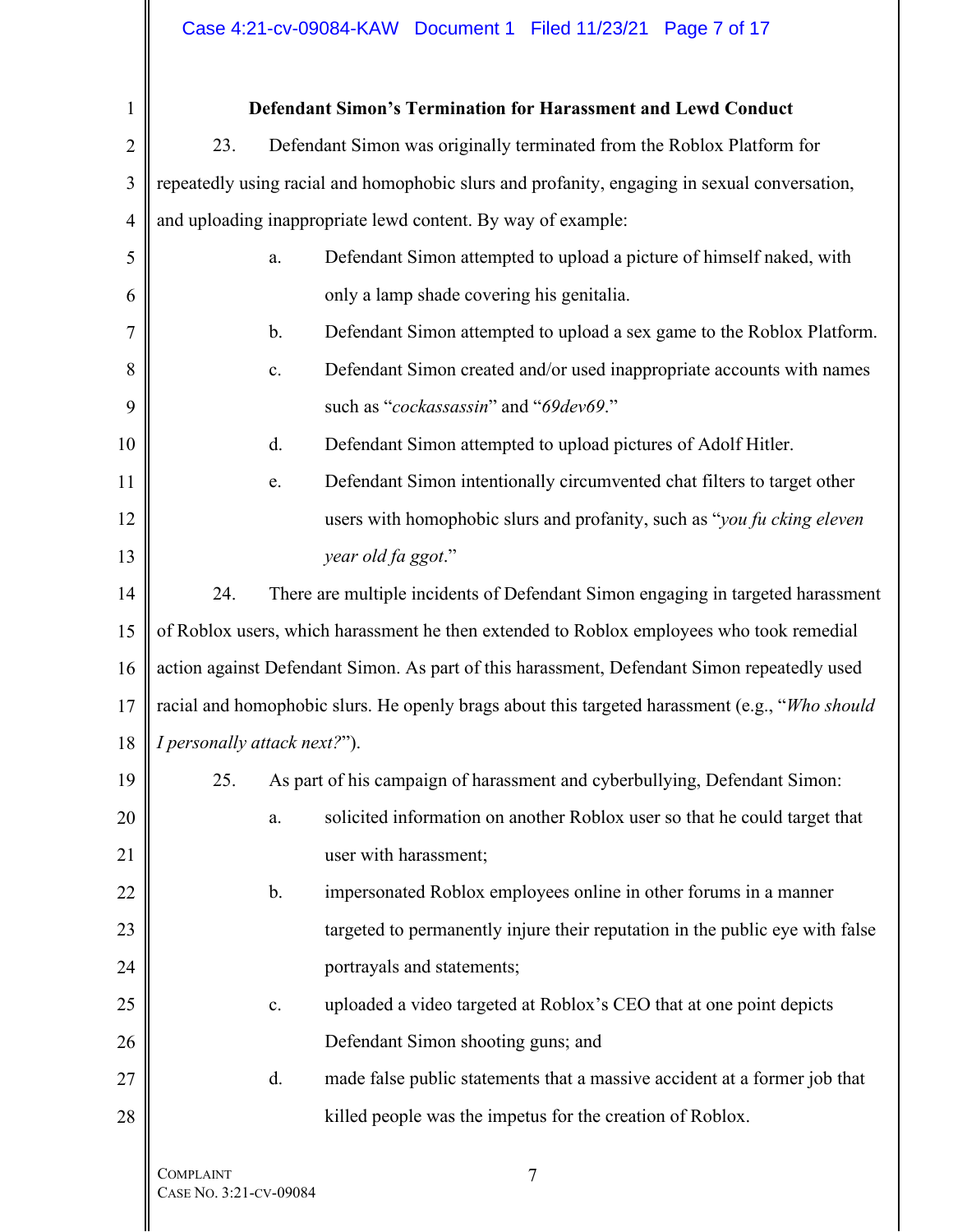# Case 4:21-cv-09084-KAW Document 1 Filed 11/23/21 Page 8 of 17

| $\mathbf{1}$   | 26.       | Outside of the Roblox Platform, Defendant Simon engages in conduct that                      |
|----------------|-----------|----------------------------------------------------------------------------------------------|
| $\overline{2}$ |           | violates the Roblox Terms and harasses Roblox users and employees. For example, Defendant    |
| 3              | Simon:    |                                                                                              |
| 4              |           | tweeted a photoshopped picture of a former Roblox employee who was<br>a.                     |
| 5              |           | openly gay, depicting him nude, and then repeatedly harassed him on                          |
| 6              |           | Twitter;                                                                                     |
| 7              |           | posted images of pornographic depictions of Roblox avatars and praises<br>b.                 |
| 8              |           | those who created them; and                                                                  |
| 9              |           | repeatedly posts libelous statements about Roblox's founder and CEO,<br>c.                   |
| 10             |           | attributing false statements and conduct to the CEO that Defendant Simon                     |
| 11             |           | knows to be false and which he makes with intent to cause injury to the                      |
| 12             |           | reputation of the CEO and of Roblox.                                                         |
| 13             | 27.       | As a result of all of the above conduct, Defendant Simon was permanently banned              |
| 14             |           | from accessing the Roblox Platform.                                                          |
| 15             |           | <b>Defendant Simon's Computer Hacking to Access the Roblox Platform</b>                      |
| 16             | 28.       | Defendant Simon is aware and has repeatedly acknowledged in writing that he has              |
| 17             |           | been permanently banned from accessing the Roblox Platform. He has also acknowledged that    |
| 18             |           | Roblox has employed numerous technological barriers to block him from accessing the Roblox   |
| 19             | Platform. |                                                                                              |
| 20             | 29.       | Despite knowing he is not authorized to access the Roblox Platform, Defendant                |
| 21             |           | Simon readily admits using computer hacks to circumvent these technological barriers to      |
| 22             |           | continue to access the Roblox Platform without authorization. Defendant Simon has repeatedly |
| 23             |           | bragged in social media posts that Roblox cannot keep him off of the Roblox Platform (e.g.,  |
| 24             |           | "You can't ban me."; "How you gonna ban me now, huh?"). He has also repeatedly posted video  |
| 25             |           | evidence of his hacking into the Roblox Platform on his YouTube channel and on Twitter.      |
| 26             | 30.       | More than twenty accounts have been terminated by Roblox after they were                     |
| 27             |           | detected as being created or used by Defendant Simon without authorization. Defendant Simon  |
| 28             |           |                                                                                              |
|                |           |                                                                                              |

COMPLAINT CASE NO. 3:21-CV-09084

 $\blacksquare$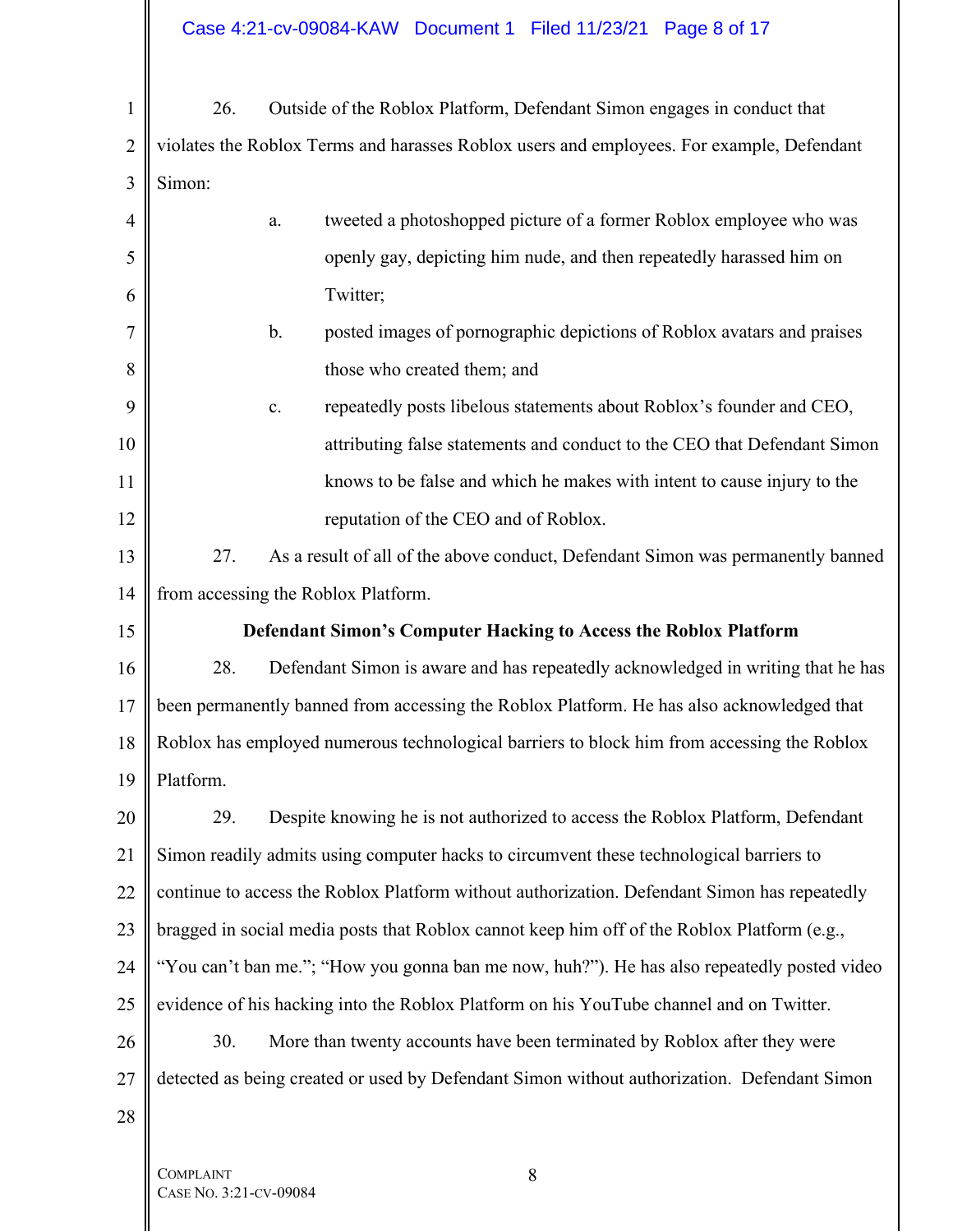# Case 4:21-cv-09084-KAW Document 1 Filed 11/23/21 Page 9 of 17

| $\mathbf{1}$   | continues to create and solicit others to create new Roblox accounts for his use so he can access |
|----------------|---------------------------------------------------------------------------------------------------|
| $\overline{2}$ | the Roblox Platform without authorization.                                                        |
| 3              | In the videos Defendant Simon has posted of himself hacking into the Roblox<br>31.                |
| $\overline{4}$ | Platform, he shows himself engaging in the same bad conduct that caused his original              |
| 5              | termination, including engaging in sexual conversation, using extreme profanity, engaging in      |
| 6              | user harassment, using account names with sexually explicit terms, and other bad conduct that     |
| $\overline{7}$ | violates the Roblox Terms.                                                                        |
| 8              | For example, the following are YouTube video transcript excerpts from a single<br>32.             |
| 9              | video showing recent statements made by Defendant Simon on the Roblox Platform to other           |
| 10             | Roblox users after he hacked into the Roblox Platform. Defendant Simon unabashedly posted         |
| 11             | this YouTube video himself:                                                                       |
| 12             | 00:08 did you see the ruben sim video?                                                            |
| 13             | 00:14 how they banned me                                                                          |
| 14             | 00:16 how they thought they could get rid of me                                                   |
| 15             | 00:27 [other user] yo you come here often?                                                        |
| 16             | 00:29 [Defendant Simon] yeah i come here often                                                    |
| 17             | 00:32 i'm coming right now                                                                        |
| 18             | 00:35 lol                                                                                         |
| 19             | $01:15$ wow what the fuck                                                                         |
| 20             | 01:16 we need to normalize swearing on here                                                       |
| 21             | $01:17$ we need to swear as much as possible                                                      |
| 22             | $\ldots$ 01:45 he's gonna ass rape me                                                             |
| 23             | $\ldots$ 01:49 tyrone's gonna put his dick in me                                                  |
| 24             | 01:51 he's gonna bend me over in the shower what the fuck                                         |
| 25             | $01:53$ and put his-                                                                              |
| 26             | 02:01 [other user] i'm gonna pull the baton out sir                                               |
| 27             | $02:02$ sir                                                                                       |
| 28             | 02:03 [Defendant Simon] oh why you gotta                                                          |
|                | <b>COMPLAINT</b><br>9                                                                             |

CASE NO. 3:21-CV-09084

 $\mathbf{I}$ 

 $\mathbb{I}$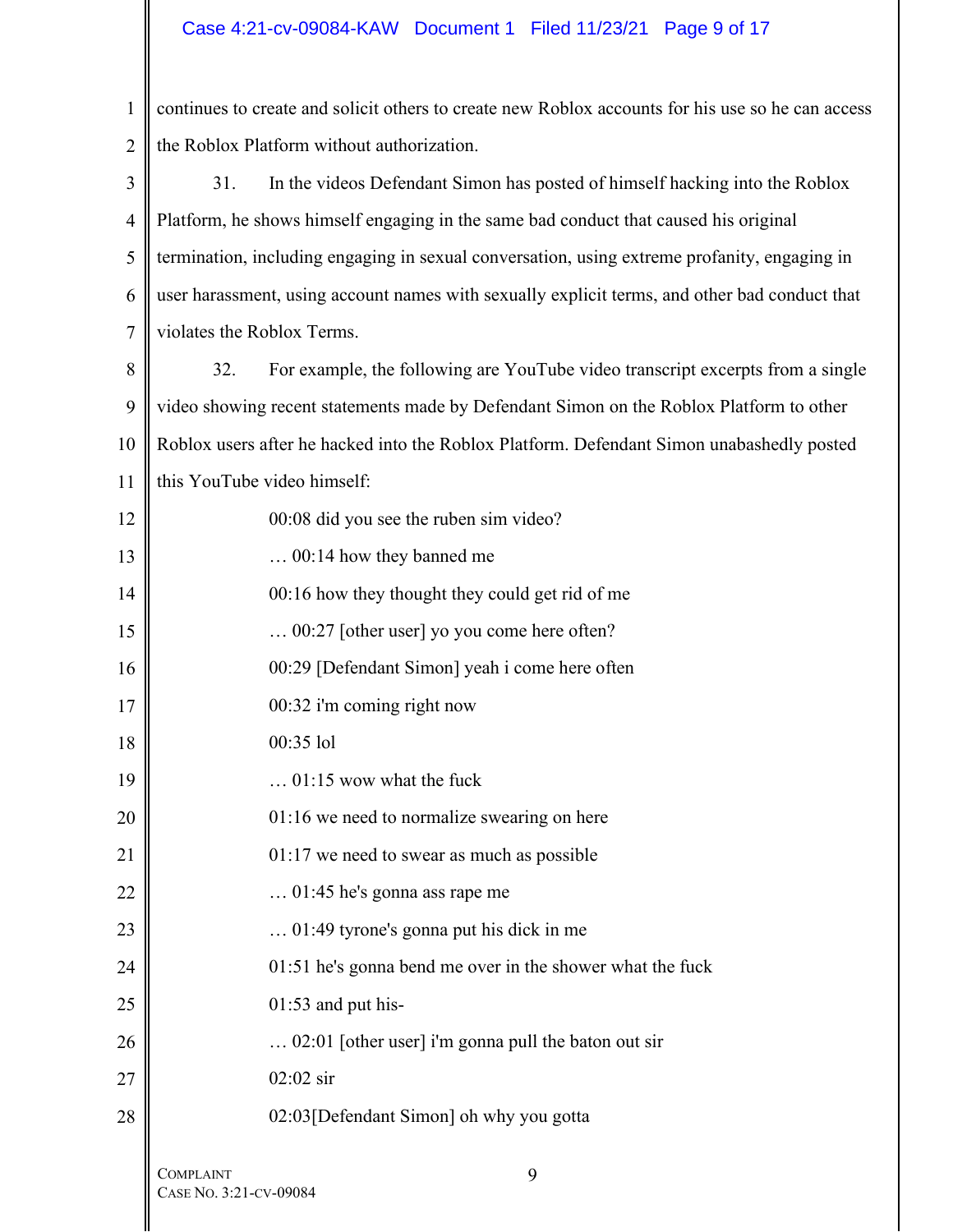|                | Case 4:21-cv-09084-KAW Document 1 Filed 11/23/21 Page 10 of 17 |
|----------------|----------------------------------------------------------------|
|                |                                                                |
| 1              | $02:04$ say it like that                                       |
| $\overline{2}$ | 02:05 you're gonna pull it out?                                |
| 3              | 02:46 i'm not afraid of mods                                   |
| 4              | 02:47 mods are afraid of me                                    |
| 5              | 02:49 MODS ARE AFRAID OF ME                                    |
| 6              | 04:52 then we can't say fuck anymore                           |
| 7              | 04:54 we can't say fuck                                        |
| 8              | 04:56 we can't say SHIT                                        |
| 9              | $\ldots$ 05:02 WE CAN'T SAY SHIT                               |
| 10             | 05:04 WE CAN'T SAY SHIT                                        |
| 11             | 05:07 WE CAN'T SAY FUCKIN SHIT                                 |
| 12             | 05:11 you thought they could ban me huh                        |
| 13             | 05:13 you thought i wasn't coming back                         |
| 14             | 06:01 hey you fucking nomiker                                  |
| 15             | 06:03 get the fuck out of here                                 |
| 16             | 06:04 this is my server                                        |
| 17             | 06:05 THIS IS MY SERVER                                        |
| 18             | 06:16 yeah where they don't give a fuck about our department   |
| 19             | 06:18 they don't give a FUCK                                   |
| 20             | 06:20 THEY DON'T GIVE A FUCK                                   |
| 21             | 06:53 someone working at roblox                                |
| 22             | 06:55 not naming any names                                     |
| 23             | 06:56 is searching the database for accounts                   |
| 24             | 06:58 that have been accessed from my ip                       |
| 25             | 07:00 and then banning them manually                           |
| 26             | 07:02 i've also been mac address banned                        |
| 27             | 07:04 meaning roblox won't work                                |
| 28             | 07:06 on my computer anymore                                   |
|                |                                                                |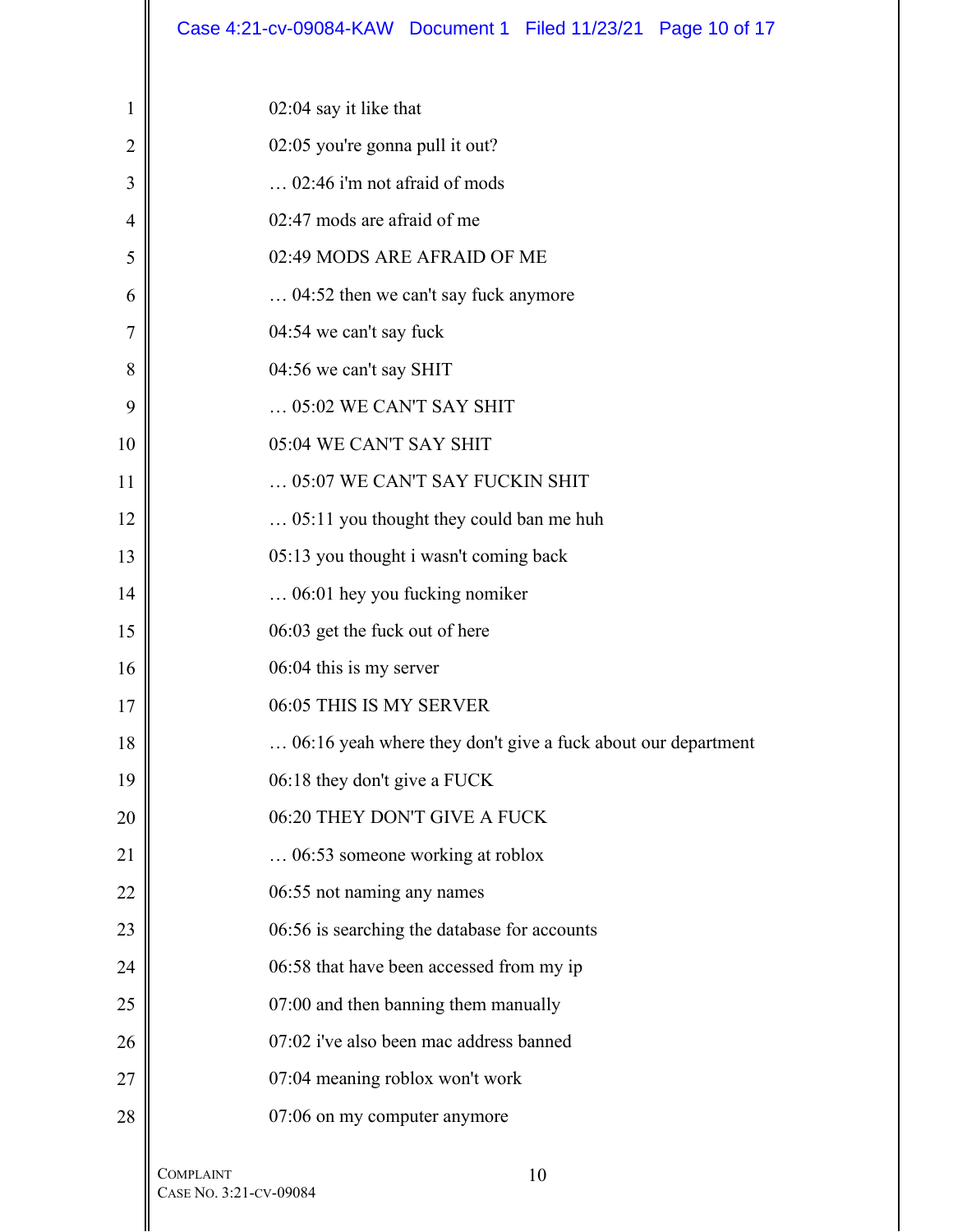|    | Case 4:21-cv-09084-KAW Document 1 Filed 11/23/21 Page 11 of 17                                     |
|----|----------------------------------------------------------------------------------------------------|
| 1  | 07:07 which is why this entire video was recorded                                                  |
| 2  | 07:10 on a virtual machine                                                                         |
| 3  | 07:11 yeah that's right                                                                            |
| 4  | 07:12 how you gonna ban me now huh?                                                                |
| 5  | 07:14 i also wanna thank everyone who's donated me accounts                                        |
| 6  | 07:22 i now have more accounts than                                                                |
| 7  | $07:24$ i could ever possibly hope to use                                                          |
| 8  | 07:27 and they're getting banned very quickly                                                      |
| 9  | See https://www.youtube.com/watch?v=7cCBeeDw838.                                                   |
| 10 | After infiltrating the Roblox Platform without authorization, Defendant Simon<br>33.               |
| 11 | video records his experiences to use that data in YouTube videos he creates to profit from his     |
| 12 | unauthorized and unlawful activity.                                                                |
| 13 | Defendant Simon has published his methods of hacking into the Roblox Platform<br>34.               |
| 14 | in order to assist, encourage, and teach others to do the same.                                    |
| 15 | 35.<br>Roblox has expended resources estimated to be over \$100,000 to investigate and             |
| 16 | block Defendant Simon from accessing the Roblox Platform.                                          |
| 17 | <b>Defendant Simon's Concealment and Spoliation of Evidence</b>                                    |
| 18 | Knowing that his social media posts are unlawful and admit to unlawful conduct,<br>36.             |
| 19 | and after anticipating litigation over those posts, Defendant Simon has engaged in an effort to    |
| 20 | conceal and spoliate this evidence by deleting his social media posts without preserving copies of |
| 21 | those posts and otherwise destroying relevant evidence.                                            |
| 22 | Defendant Acted with Malice, Oppression, and Fraud Under Cal. Civil Code § 3294                    |
| 23 | In engaging in the conduct described above, Defendant Simon acted with malice,<br>37.              |
| 24 | oppression, and fraud as contemplated by California Civil Code § 3294 and is therefore liable for  |
| 25 | appropriate punitive damages. Defendant Simon acted with malice because his conduct was            |
| 26 | intended to cause injury to Roblox and was carried on with a willful and conscious disregard of    |
| 27 | the rights and safety of Roblox, its users, and its employees. Defendant Simon acted with          |
| 28 | oppression because he subjected Roblox employees and Roblox users to cruel and unjust              |
|    | <b>COMPLAINT</b><br>11                                                                             |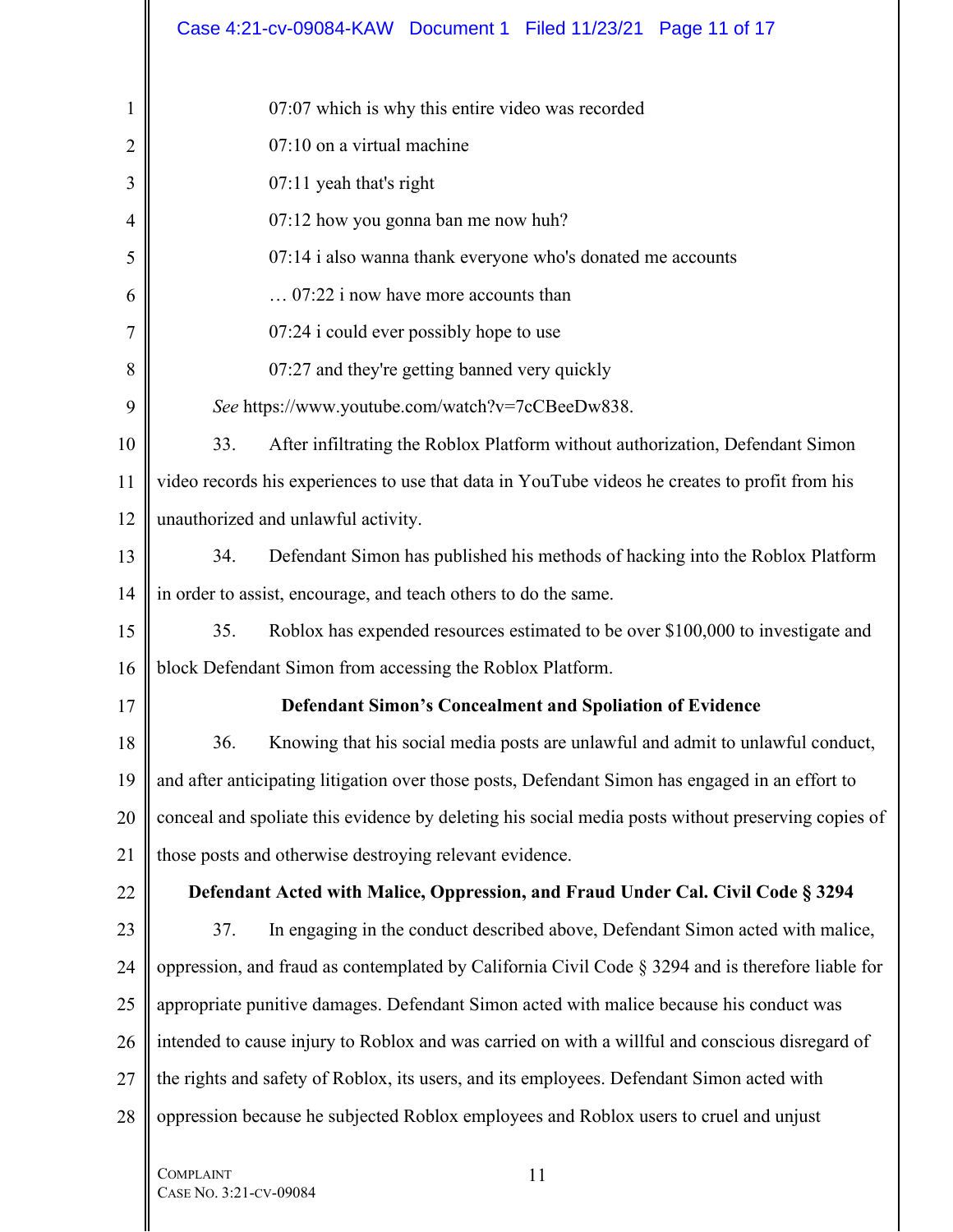## Case 4:21-cv-09084-KAW Document 1 Filed 11/23/21 Page 12 of 17

1 2 3 hardship in conscious disregard of their rights. Defendant Simon acted fraudulently because he knowingly made fraudulent statements and engaged in computer fraud with specific intent to cause injury to Roblox.

| $\overline{4}$ |                                            | <b>CAUSES OF ACTION</b>                                                                        |
|----------------|--------------------------------------------|------------------------------------------------------------------------------------------------|
| 5              |                                            | Count I: Violation of the Computer Fraud and Abuse Act (18 U.S.C. § 1030)                      |
| 6              | 38.                                        | Plaintiff incorporates each foregoing paragraph in support of this cause of action.            |
| $\overline{7}$ | 39.                                        | Defendant Simon violated and continues to violate the Computer Fraud and                       |
| 8              |                                            | Abuse Act because he intentionally accessed a protected computer without authorization, and as |
| 9              |                                            | a result of such conduct, caused damage and loss in excess of \$100,000. 18 U.S.C.             |
| 10             | § 1030(a)(5)(C).                           |                                                                                                |
| 11             | 40.                                        | Plaintiff therefore seeks injunctive relief in the form of a preliminary and                   |
| 12             |                                            | permanent injunction enjoining Defendant Simon from any attempt to access the Roblox           |
| 13             |                                            | Platform and from assisting others to access the Roblox Platform without authorization;        |
| 14             |                                            | appropriate damages in an amount to be proven at trial; disgorgement of unjust enrichment;     |
| 15             |                                            | punitive damages; and attorneys' fees and costs.                                               |
| 16             |                                            | Count II: Violation of California Comprehensive Computer Data Access and Fraud Act             |
| 17             | 41.                                        | Plaintiff incorporates each foregoing paragraph in support of this cause of action.            |
| 18             | 42.                                        | Defendant Simon violated and continues to violate California Penal Code § 502                  |
| 19             | because he:                                |                                                                                                |
| 20             |                                            | Knowingly accesses and without permission uses data, computers,<br>a.                          |
| 21             |                                            | computer systems, and computer networks in order to devise and execute a                       |
| 22             |                                            | scheme and artifice to defraud and deceive Plaintiff, and to wrongfully                        |
| 23             |                                            | control and obtain data. $\S$ 502(c)(1).                                                       |
| 24             |                                            | Knowingly accesses and without permission takes, copies, and makes use<br>$\mathbf b$ .        |
| 25             |                                            | of data from a computer, computer system, and computer network. §                              |
| 26             |                                            | $502(c)(2)$ .                                                                                  |
| 27             |                                            | Knowingly and without permission uses and causes to be used computer<br>c.                     |
| 28             |                                            | services. $\S$ 502(c)(3).                                                                      |
|                | <b>COMPLAINT</b><br>CASE No. 3:21-CV-09084 | 12                                                                                             |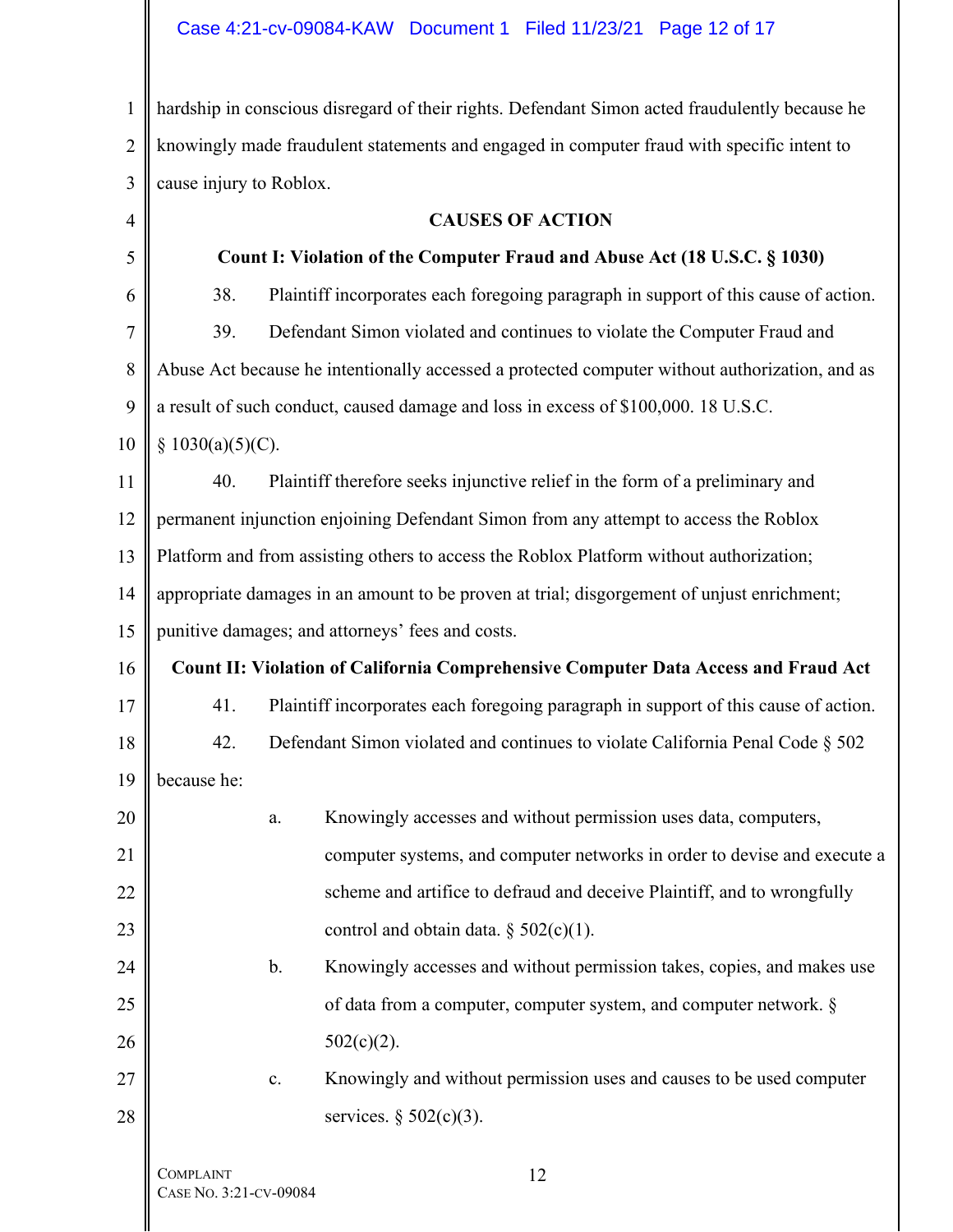| 1              | d.                                                  | Knowingly accesses and without permission alters data and computer                              |
|----------------|-----------------------------------------------------|-------------------------------------------------------------------------------------------------|
| $\overline{2}$ |                                                     | software which reside or exist internal or external to a computer, computer                     |
| 3              |                                                     | system, or computer network. $\S 502(c)(4)$ .                                                   |
| $\overline{4}$ | e.                                                  | Knowingly and without permission disrupts and causes the disruption of                          |
| 5              |                                                     | computer services. $\S 502(c)(5)$ .                                                             |
| 6              | f.                                                  | Knowingly and without permission provides and assists in providing a                            |
| 7              |                                                     | means of accessing a computer, computer system, or computer network in                          |
| 8              |                                                     | violation of this section. $\S$ 502(c)(6).                                                      |
| 9              | g.                                                  | Knowingly and without permission accesses and causes to be accessed a                           |
| 10             |                                                     | computer, computer system, and computer network. $\S 502(c)(7)$ .                               |
| 11             | h.                                                  | Knowingly introduces a computer contaminant into a computer, computer                           |
| 12             |                                                     | system, and computer network in the form of a set of computer                                   |
| 13             |                                                     | instructions that are designed to transmit information within a computer,                       |
| 14             |                                                     | computer system, and computer network without the intent or permission                          |
| 15             |                                                     | of the owner of the information. $\S 502(c)(8)$ .                                               |
| 16             | $\mathbf{i}$ .                                      | Knowingly and without permission uses the profile of another entity in                          |
| 17             |                                                     | connection with the sending of electronic mail messages and thereby                             |
| 18             |                                                     | causes damage to a computer, computer data, computer system, and                                |
| 19             |                                                     | computer network. $\S 502(c)(9)$ .                                                              |
| 20             | 43.                                                 | Defendant has willfully committed these violations, as demonstrated by his                      |
| 21             |                                                     | repeated bragging of his unauthorized access to the Roblox Platform. Defendant has thus been    |
| 22             |                                                     | guilty of oppression, fraud, or malice.                                                         |
| 23             | 44.                                                 | Plaintiff has suffered damages and loss as a direct and proximate result of                     |
| 24             |                                                     | Defendant's conduct in an amount to be proven at trial, including damages for expenses incurred |
| 25             |                                                     | to investigate and remediate the intrusions to Plaintiff's computer systems, as stated above.   |
| 26             | 45.                                                 | Plaintiff therefore seeks injunctive relief in the form of a preliminary and                    |
| 27             |                                                     | permanent injunction enjoining Defendant Simon from any attempt to access the Roblox            |
| 28             |                                                     | Platform and from assisting others to access the Roblox Platform without authorization;         |
|                | <b>COMPLAINT</b><br>$\sqrt{2}$ SE No. 3.21-CV-09084 | 13                                                                                              |

 $\parallel$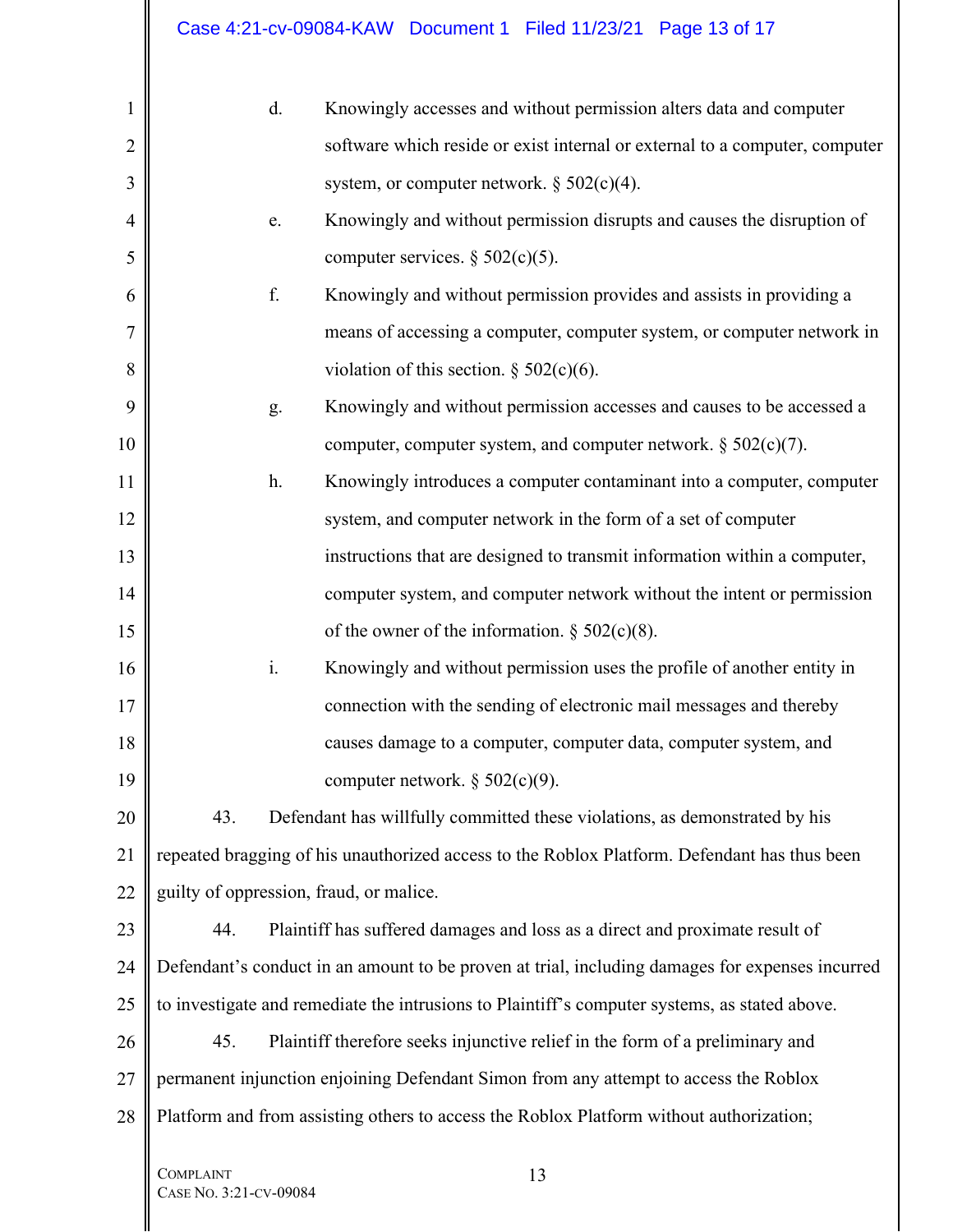## Case 4:21-cv-09084-KAW Document 1 Filed 11/23/21 Page 14 of 17

1 2 appropriate damages in an amount to be proven at trial; disgorgement of unjust enrichment; punitive damages; and attorneys' fees and costs.

3

4

### **Count III: Breach of Contract**

46. Plaintiff incorporates each foregoing paragraph in support of this cause of action.

5 6 47. Defendant agreed to be bound by the Roblox Terms when he manifested assent to those terms on multiple occasions during the Roblox account creation process.

7

48. Plaintiff performed all of its obligations under the Roblox Terms.

8 9 10 11 12 13 14 15 16 17 49. The Roblox Terms prohibit "engaging in sexual conversation," "threats of violence," "bullying, stalking, trolling, harassment, or intimidation," "singling out a user or group for ridicule or abuse," "sexual harassment," "sexual content or activity of any kind," "nudity," "discrimination, slurs, and hate speech," "profanity," "harassing Roblox employees or contractors online," "threatening damage or harm to Roblox offices or data storage facilities," "unauthorized access to Roblox's systems or accounts, as well as threatening or encouraging such activity," "using VPNs to mask your location in order to gain unauthorized access to the Roblox platform," "opening new accounts for the purpose of evading an enforcement action taken against a previous account," and "invading or flooding experiences or groups in an effort to destroy the experience or its reputation."

18 19

20 50. Defendant violated every one of the above prohibitions, was terminated and banned from the Roblox Platform for doing so, and yet continues his campaign of violations through unauthorized and surreptitious access to the Roblox Platform.

21 22 23 51. Plaintiff has suffered damages as a result of Defendant's breach of the Roblox Terms in an amount to be proven at trial, including damages for expenses incurred to investigate and remediate the breach.

24

## **Count IV: Fraud**

25 26 27 52. Plaintiff incorporates each foregoing paragraph in support of this cause of action. 53. Defendant has engaged in fraud by knowingly and affirmatively misrepresenting the presence of a terrorist threat at RDC 2021.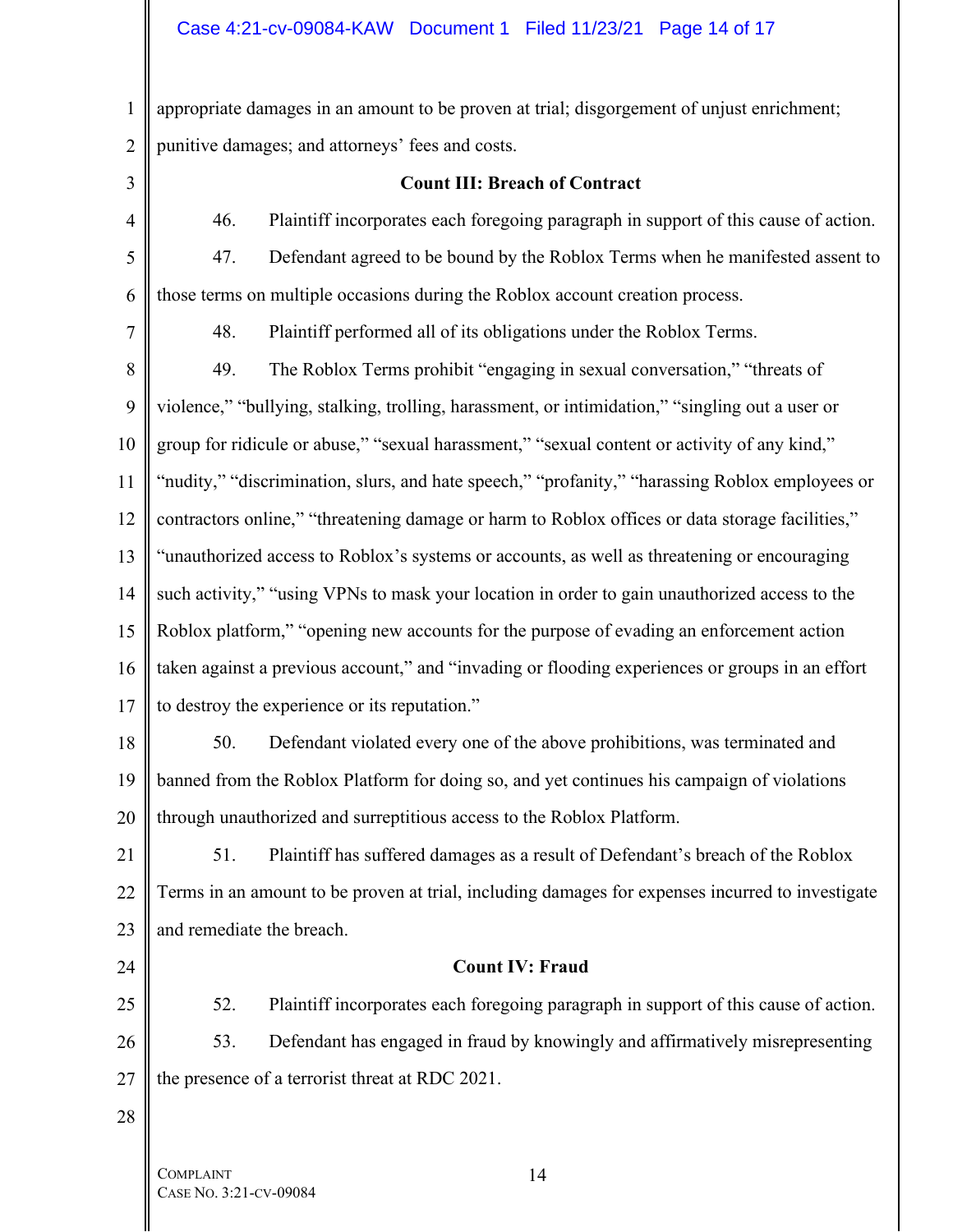# Case 4:21-cv-09084-KAW Document 1 Filed 11/23/21 Page 15 of 17

| $\mathbf{1}$   | 54.         | Defendant intended to defraud Plaintiff by engaging in this conduct, knowing that                   |
|----------------|-------------|-----------------------------------------------------------------------------------------------------|
| $\overline{2}$ |             | Plaintiff would have to take security measures to respond to the threat, including shutting down    |
| 3              |             | or postponing the conference.                                                                       |
| $\overline{4}$ | 55.         | Plaintiff reasonably and actually relied on Defendant's fraudulent posts because                    |
| 5              |             | prudence required taking action in light of the potential risk of life and limb to the attendees at |
| 6              | RDC 2021.   |                                                                                                     |
| 7              | 56.         | Plaintiff has suffered damages as a direct and proximate result of Defendant's                      |
| 8              |             | fraud in an amount to be proven at trial, including without limitation damages incurred to secure   |
| 9              |             | RDC 2021 and investigate the incident, and lost revenue from the decreased attendance at the        |
| 10             | conference. |                                                                                                     |
| 11             | 57.         | Plaintiff therefore seeks injunctive relief in the form of a preliminary and                        |
| 12             |             | permanent injunction enjoining similar conduct; appropriate damages in an amount to be proven       |
| 13             |             | at trial; punitive damages; and attorneys' fees and costs.                                          |
| 14             |             | <b>Count V: Tortious Interference with Prospective Economic Relations</b>                           |
| 15             | 58.         | Plaintiff incorporates each foregoing paragraph in support of this cause of action.                 |
| 16             | 59.         | Plaintiff had and has prospective economic relationships with its users,                            |
| 17             |             | prospective users, and attendees at RDC 2021 of which Defendant is admittedly aware.                |
| 18             | 60.         | Defendant intended and intends to interfere with these prospective economic                         |
| 19             |             | relationships by using fraudulent terrorist threats and libelous statements about Roblox, its       |
| 20             |             | employees, and the Roblox Platform to interfere with the operation of RDC 2021, dissuade            |
| 21             |             | attendance at RDC 2021, and dissuade participation on the Roblox Platform.                          |
| 22             | 61.         | As a direct and proximate result of Defendant's wrongful conduct, Plaintiff has                     |
| 23             |             | suffered the loss of existing and prospective relationships in the form of decreased attendance at  |
| 24             |             | RDC 2021 and decreased participation on the Roblox Platform.                                        |
| 25             | 62.         | Plaintiff therefore seeks injunctive relief in the form of a preliminary and                        |
| 26             |             | permanent injunction enjoining Defendant from engaging in acts of interference; appropriate         |
| 27             |             | damages in an amount to be proven at trial; disgorgement of ill-gotten gains; and punitive          |
| 28             | damages.    |                                                                                                     |
|                |             |                                                                                                     |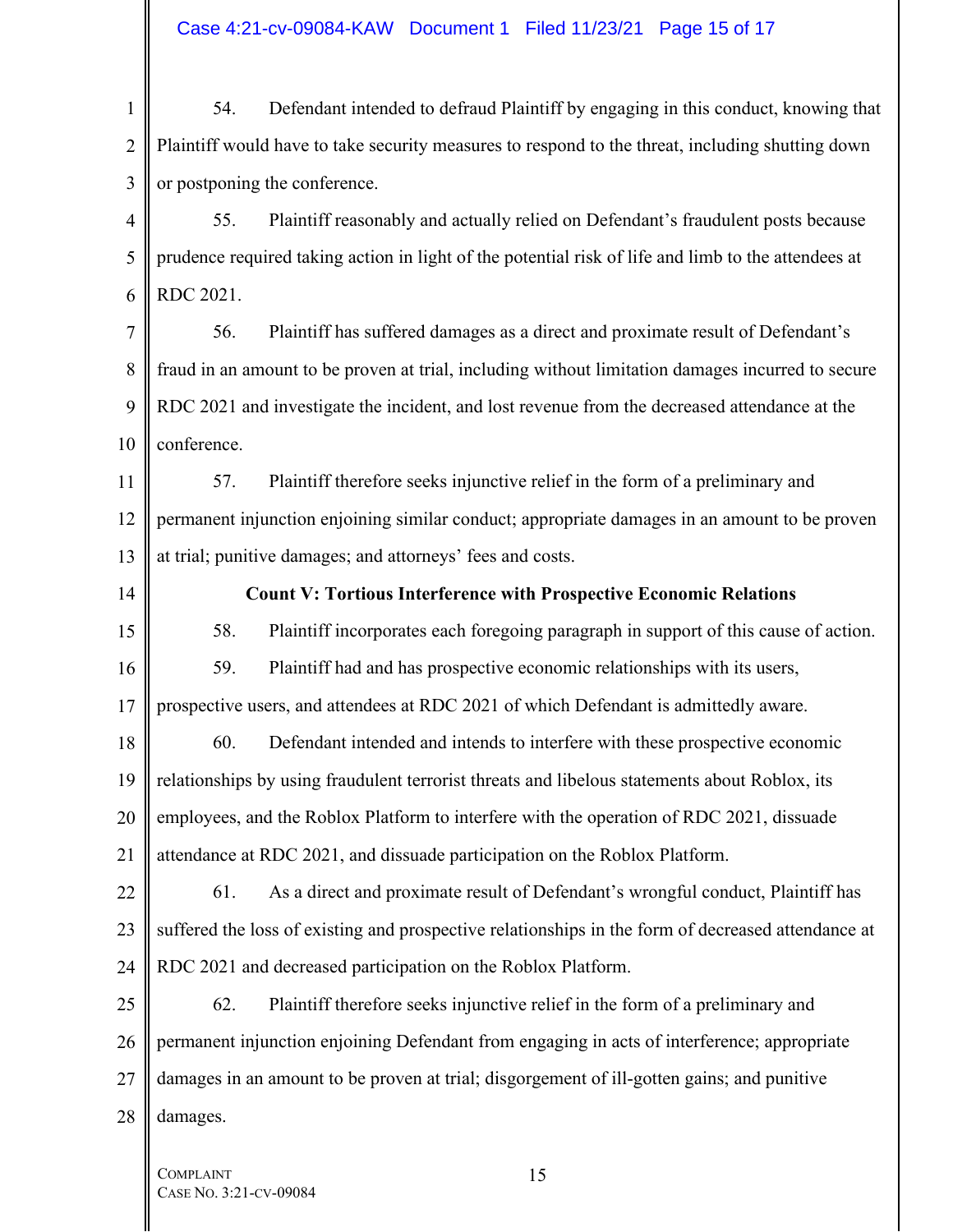| 1              | <b>Count VI: Tortious Interference with Contract</b>                                             |
|----------------|--------------------------------------------------------------------------------------------------|
| $\overline{2}$ | 63.<br>Plaintiff incorporates each foregoing paragraph in support of this cause of action.       |
| 3              | 64.<br>Plaintiff had and has contracts with its users and attendees at RDC 2021 of which         |
| $\overline{4}$ | Defendant is admittedly aware.                                                                   |
| 5              | 65.<br>Defendant intended and intends to interfere with these contracts by using                 |
| 6              | fraudulent terrorist threats and libelous statements about Roblox, its employees, and the Roblox |
| 7              | Platform to interfere with the operation of RDC 2021, dissuade attendance at RDC 2021, and       |
| 8              | dissuade participation on the Roblox Platform.                                                   |
| 9              | 66.<br>As a direct and proximate result of Defendant's wrongful conduct, Plaintiff's             |
| 10             | performance of its contracts with users and attendees at RDC 2021 became more difficult and      |
| 11             | expensive, and many users stopped participating on the Roblox Platform.                          |
| 12             | Plaintiff therefore seeks injunctive relief in the form of a preliminary and<br>67.              |
| 13             | permanent injunction enjoining Defendant from engaging in acts of interference; appropriate      |
| 14             | damages in an amount to be proven at trial; disgorgement of ill-gotten gains; and punitive       |
| 15             | damages.                                                                                         |
| 16             | <b>PRAYER FOR RELIEF</b>                                                                         |
| 17             | 68.<br>WHEREFORE, Plaintiff prays for judgement as follows:                                      |
| 18             | A permanent injunction requiring Defendant Simon to immediately cease<br>a.                      |
| 19             | and desist from:                                                                                 |
| 20             | making or publishing false terrorist threats that impact Roblox;<br>i.                           |
| 21             | making false statements about Roblox;<br>ii.                                                     |
| 22             | glamorizing or encouraging violence against Roblox or its employees or<br>iii.                   |
| 23             | facilities;                                                                                      |
| 24             | iv. accessing the Roblox Platform;                                                               |
| 25             | violating the Roblox Terms;<br>V.                                                                |
| 26             | approaching within 100 feet of any Roblox office or other facility or<br>V1.                     |
| 27             | residence of any Roblox employee, officer, or director;                                          |
| 28             | vii. harassing Roblox users, employees, executives, attorneys, and agents; and                   |
|                | <b>COMPLAINT</b><br>16                                                                           |

 $\mathbb{I}$